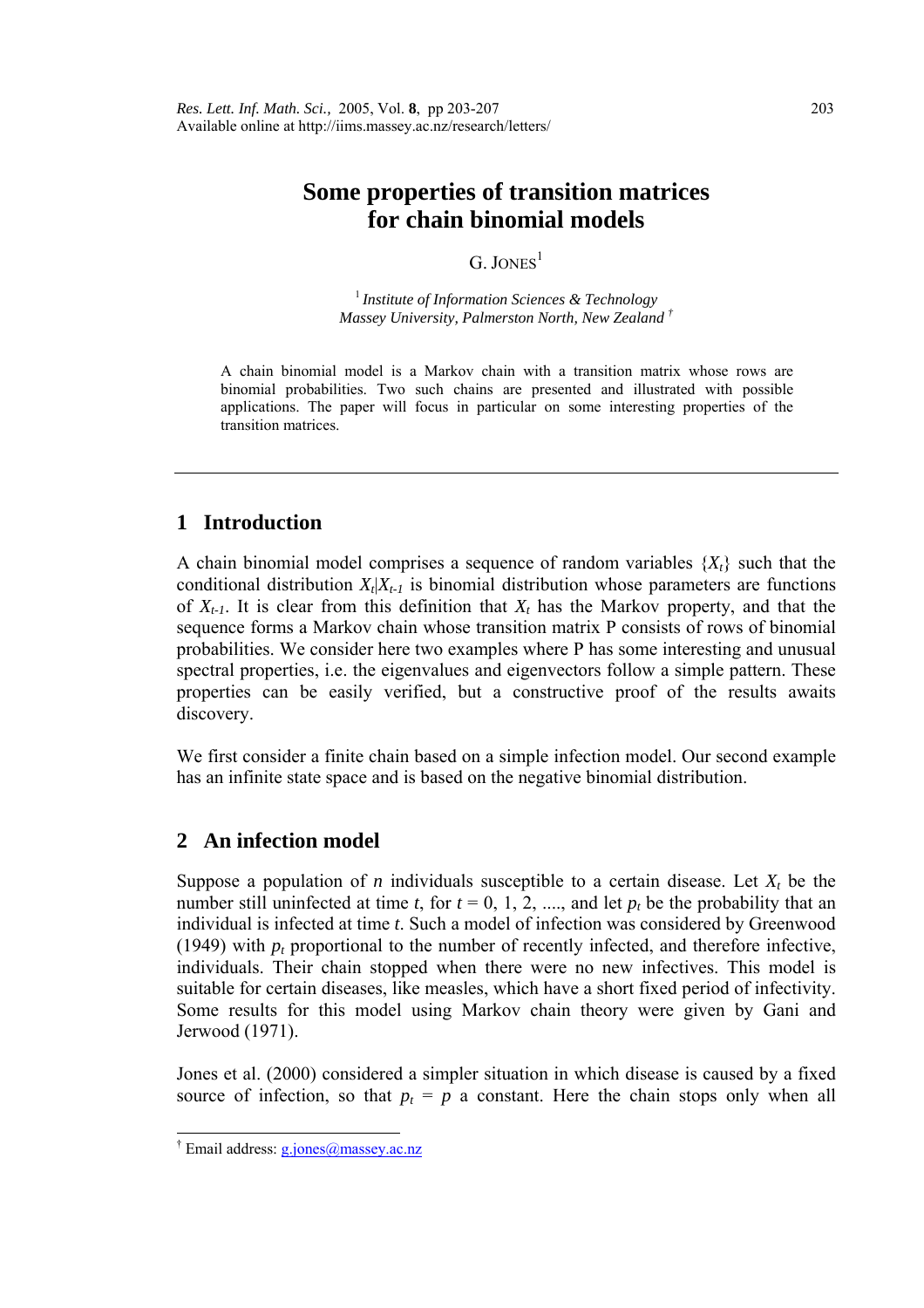|                | $\pmb{0}$      | 1                 | $\overline{\mathbf{c}}$ | 3                | 4                | 5                | 6                | $\overline{7}$          | 8         |
|----------------|----------------|-------------------|-------------------------|------------------|------------------|------------------|------------------|-------------------------|-----------|
| $\mathbf 0$    | 1              | $\bf{0}$          | 0                       | $\pmb{0}$        | $\pmb{0}$        | $\mathbf 0$      | 0                | $\mathbf 0$             | $\pmb{0}$ |
| 1              | p              | q                 | $\pmb{0}$               | $\pmb{0}$        | $\pmb{0}$        | $\mathbf 0$      | $\pmb{0}$        | $\mathbf 0$             | $\pmb{0}$ |
| $\overline{2}$ | p <sup>2</sup> | 2pq               | $\mathsf{q}^2$          | $\pmb{0}$        | $\pmb{0}$        | $\mathbf 0$      | $\pmb{0}$        | $\pmb{0}$               | $\pmb{0}$ |
| 3              | $\mathsf{p}^3$ | $3p^2q$           | $3pq^2$                 | $q^3$            | $\pmb{0}$        | $\mathbf 0$      | $\pmb{0}$        | $\pmb{0}$               | $\pmb{0}$ |
| 4              | p <sup>4</sup> | $4p^3q$           | $6p^2q^2$               | 4pq <sup>3</sup> | q <sup>4</sup>   | $\mathbf 0$      | $\pmb{0}$        | $\pmb{0}$               | $\pmb{0}$ |
| 5              | p <sup>5</sup> | $5p^4q$           | $10p^3q^2$              | $10p^2q^3$       | 5pq <sup>4</sup> | $q^5$            | $\pmb{0}$        | $\mathbf 0$             | $\pmb{0}$ |
| 6              | p <sup>6</sup> | 6p <sup>5</sup> q | $15p^{4}q^{2}$          | $20p^3q^3$       | $15p^2q^4$       | 6pq <sup>5</sup> | $q^6$            | $\mathbf 0$             | $\pmb{0}$ |
| $\overline{7}$ | $\mathsf{p}^7$ | 7p <sup>6</sup> q | $21p^{5}q^{2}$          | $35p^4q^3$       | $35p^3q^4$       | $21p^3q^4$       | 7pq <sup>6</sup> | $\mathsf{q}^\mathsf{7}$ | $\pmb{0}$ |
| 8              | $\mathsf{p}^8$ | $8p^7q$           | $28p^6q^2$              | $56p^5q^3$       | $70p^4q^4$       | $56p^3q^5$       | $28p^2q^6$       | 8pq <sup>7</sup>        | $q^8$     |

individuals have become infected, i.e. when  $X_t = 0$ . Taking  $n = 8$  for definiteness and writing  $1 - p = q$ , the transition matrix P is

The *N*-step ahead matrix  $P^N$ , giving the transition probabilities for a period of *N* "days", is commonly derived from the canonical decomposition

 $P = E \wedge E^{-1}$ 

where E is the matrix of right-eigenvectors of P and  $\Lambda$  is the diagonal matrix of eigenvalues, giving

$$
P^N = E \Lambda^N E^{-1}
$$

For the above P we find that E is

|                         | $\pmb{0}$ | 1              | $\overline{\mathbf{c}}$ | 3  | 4  | 5  | 6  | $\overline{7}$ | 8 |
|-------------------------|-----------|----------------|-------------------------|----|----|----|----|----------------|---|
| $\mathbf 0$             |           | 0              | 0                       | 0  | 0  | 0  | 0  | 0              | 0 |
| 1                       | 1         | 1              | 0                       | 0  | 0  | 0  | 0  | 0              | 0 |
| $\overline{\mathbf{c}}$ | 1         | $\overline{2}$ | 1                       | 0  | 0  | 0  | 0  | 0              | 0 |
| 3                       | 1         | 3              | 3                       | 1  | 0  | 0  | 0  | 0              | 0 |
| $\overline{\mathbf{4}}$ | 1         | 4              | 6                       | 4  | 1  | 0  | 0  | 0              | 0 |
| 5                       | 1         | 5              | 10                      | 10 | 5  | 1  | 0  | 0              | 0 |
| $6\phantom{1}6$         | 1         | 6              | 15                      | 20 | 15 | 6  | 1  | 0              | 0 |
| $\overline{7}$          | 1         | 7              | 21                      | 35 | 35 | 21 | 7  | 1              | 0 |
| 8                       | 1         | 8              | 28                      | 56 | 70 | 56 | 28 | 8              | 1 |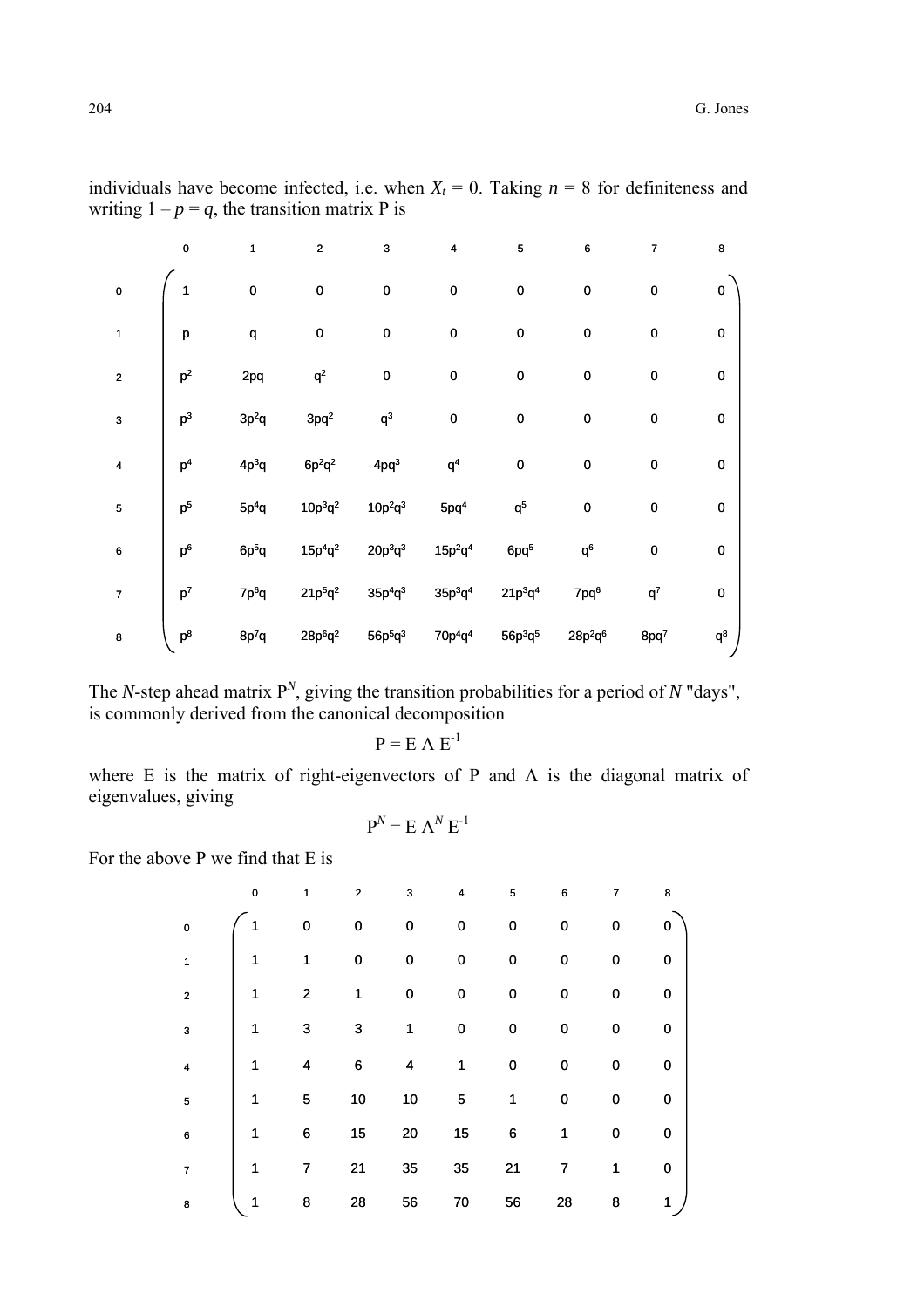|                | $\mathbf 0$ | 1    | $\boldsymbol{2}$ | 3           | $\pmb{4}$   | 5           | $\bf 6$ | 7           | 8         |
|----------------|-------------|------|------------------|-------------|-------------|-------------|---------|-------------|-----------|
| $\mathbf 0$    |             | 0    | 0                | 0           | 0           | $\pmb{0}$   | 0       | 0           | 0         |
| $\mathbf{1}$   | $-1$        | 1    | 0                | $\mathbf 0$ | $\mathbf 0$ | $\mathbf 0$ | 0       | 0           | $\pmb{0}$ |
| $\overline{2}$ | 1           | $-2$ | 1                | 0           | $\pmb{0}$   | $\mathbf 0$ | 0       | $\mathbf 0$ | 0         |
| 3              | $-1$        | 3    | $-3$             | 1           | $\mathbf 0$ | $\mathbf 0$ | 0       | 0           | $\pmb{0}$ |
| 4              | 1           | -4   | 6                | -4          | 1           | $\mathbf 0$ | 0       | 0           | $\pmb{0}$ |
| 5              | $-1$        | 5    | $-10$            | 10          | $-5$        | 1           | 0       | 0           | 0         |
| 6              | 1           | -6   | 15               | $-20$       | 15          | -6          | 1       | $\mathbf 0$ | $\pmb{0}$ |
| $\overline{7}$ | $-1$        | 7    | $-21$            | 35          | $-35$       | 21          | $-7$    | 1           | $\pmb{0}$ |
| 8              | 1           | -8   | 28               | $-56$       | 70          | $-56$       | 28      | -8          | 1         |

i.e. E is a matrix of binomial coefficients. Moreover the inverse  $E^{-1}$  is simply

because the minor of  $E_{ij}$  is  $E_{ji}$ . These results may be verified for any given *n*, but I have not been able to find a general proof. It is easily seen however that the eigenvalues of P are 1,  $q, q^2, q^3, ..., q^8$ , because the eigenvalues of a triangular matrix are the diagonal elements.

#### **3 A chain negative binomial model**

Suppose that a gambler is able to play a game in which he wins \$1 with probability *p* and loses \$1 with probability  $1 - p = q$ . He may play as many times as he wishes, and so resolves to keep playing each day until he as made a profit of \$1, with any debts incurred to be paid off the following day. Let  $X_{t-1}$  be the debt incurred on day  $t-1$ , to be paid off from his winnings on day *t*. Then on day *t* he must keep playing until he has won  $X_{t-1}$  +1 games, so

 $X_t | X_{t-1} \sim$  Negative Binomial( $X_{t-1}+1, p$ )

This has been proposed by Jones and Lai (2002) as a possible model for the debt burden of a business. They show that if  $p \leq \frac{1}{2}$  then the unconditional mean and variance of  $X_t$ increase without limit, but if  $p > \frac{1}{2}$  then  $X_t$  converges to a geometric distribution with "probability of success" parameter

$$
p_s = 2 - \frac{1}{p}
$$

If we regard the sequence  ${X<sub>t</sub>}$  as a Markov chain, then the transition matrix P consists of rows of negative binomial probabilities as shown below.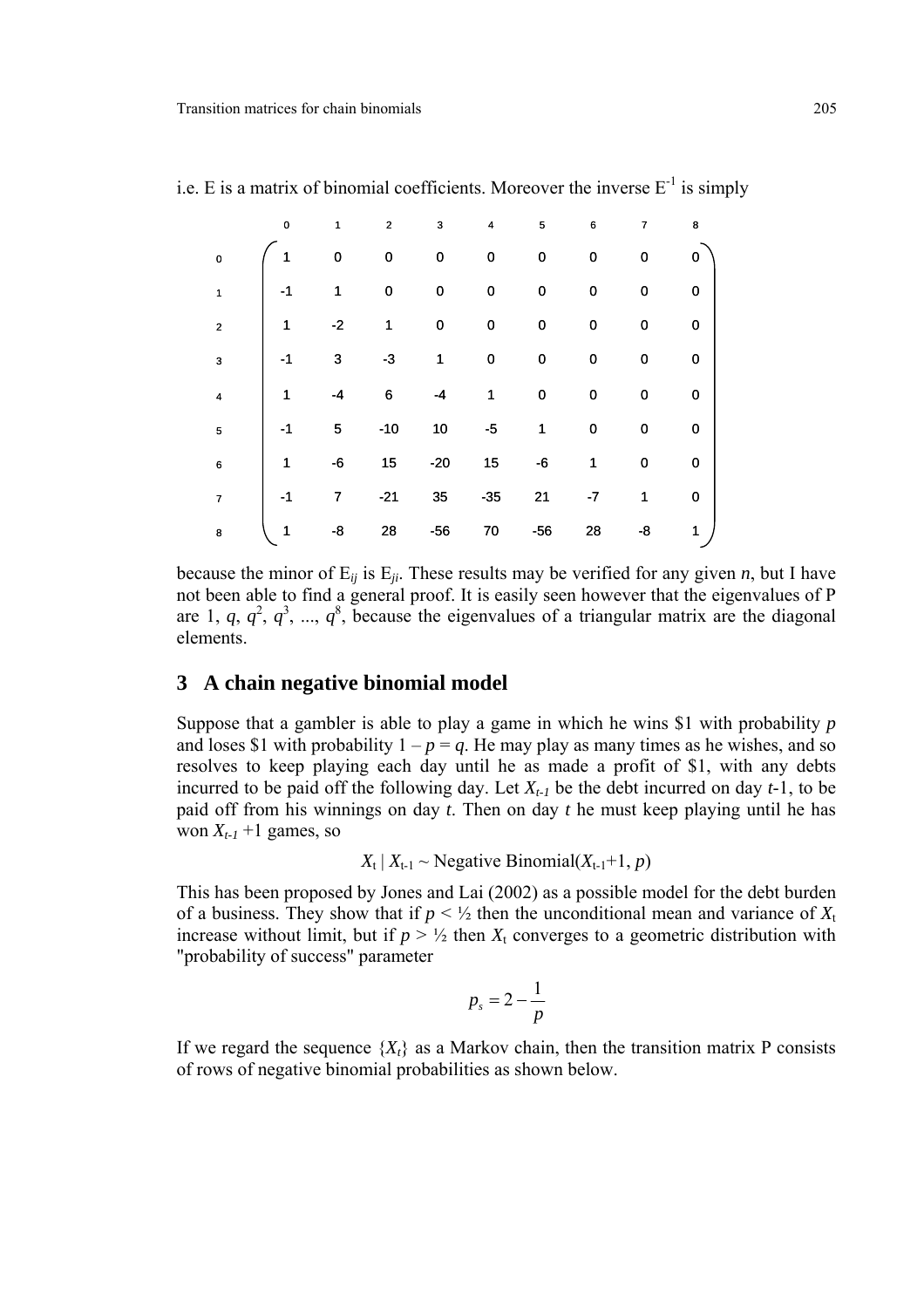|                         | $\pmb{0}$           | 1                 | $\overline{2}$  | 3          | 4                                | 5                                | $\ddotsc$ | I                                                                 |   |
|-------------------------|---------------------|-------------------|-----------------|------------|----------------------------------|----------------------------------|-----------|-------------------------------------------------------------------|---|
| $\pmb{0}$               | p                   | pq                | pq <sup>2</sup> | $pq^3$     | pq <sup>4</sup>                  | pq <sup>5</sup>                  | $\sim$    | pqi                                                               | . |
|                         | 1 $\vert p^2 \vert$ | $2p^2q$           | $3p^2q^2$       | $4p^2q^3$  | $5p^2q^4$                        | $6p^2q^5$                        |           |                                                                   |   |
| 2 <sup>7</sup>          | $\mathsf{p}^3$      | $3p^3q$           | $6p^3q^2$       | $10p^3q^3$ | $15p^3q^4$                       | $21p^3q^5$                       | $\cdots$  |                                                                   |   |
| $\overline{\mathbf{3}}$ | p <sup>4</sup>      | 4p <sup>4</sup> q | $10p^4q^2$      | $20p^4q^3$ | $35p^4q^4$                       | $56p^4q^5$                       |           |                                                                   |   |
| $\overline{4}$          | $\mathsf{p}^5$      | $5p^5q$           | $15p^5q^2$      | $35p^5q^3$ | $70p^5q^4$                       | $126p^5q^5$                      | $\sim$    |                                                                   |   |
| 5                       | $\mathsf{p}^6$      | $6p^6q$           | $21p^6q^2$      | $56p^6q^3$ | 126p <sup>6</sup> q <sup>4</sup> | 252p <sup>6</sup> q <sup>5</sup> | .         |                                                                   |   |
|                         |                     |                   |                 |            |                                  |                                  |           |                                                                   |   |
| $\mathbf{i}$            | $P^{i+1}$           | $\cdots$          |                 |            |                                  |                                  | $\ddotsc$ | $\left[ \begin{array}{c} i+j \\ j \end{array} \right] p^{i+1}q^j$ |   |
|                         |                     |                   |                 |            |                                  |                                  |           |                                                                   |   |

To examine the canonical decomposition of P we begin, following the example of the previous section, by defining the matrix of coefficients E as

|                                                                                   | $\overline{\mathbf{0}}$ | $\ddot{\mathbf{1}}$                                          |                                               |       |         | $2 \qquad 3 \qquad 4 \qquad 5$ | $\mathbf{j}$    |                  |
|-----------------------------------------------------------------------------------|-------------------------|--------------------------------------------------------------|-----------------------------------------------|-------|---------|--------------------------------|-----------------|------------------|
| $\overline{\mathbf{0}}$                                                           | $\left( 1\right)$       | $\begin{array}{cccccccc}\n1 & 1 & 1 & 1 & 1\n\end{array}$    |                                               |       |         |                                | $\overline{1}$  |                  |
| $\begin{array}{c c c c c} & & & 1 \end{array}$                                    |                         | $2 \t 3 \t 4 \t 5$                                           |                                               |       |         | $\overline{\phantom{0}}$ 6     |                 |                  |
|                                                                                   |                         | $\begin{array}{c ccccc}\n2 & 1 & 3 & 6 & 10\n\end{array}$    |                                               |       | $15$ 21 |                                |                 |                  |
|                                                                                   |                         | $\begin{array}{ c c c }\n\hline\n3 & 1 & 4\n\end{array}$     | $\begin{array}{c}\n10 \\ \hline\n\end{array}$ |       | 35 56   |                                |                 |                  |
|                                                                                   |                         | 4 $\begin{vmatrix} 1 & 5 & 15 & 35 & 70 & 126 \end{vmatrix}$ |                                               |       |         |                                |                 |                  |
| $\begin{array}{c c} 5 & 1 \end{array}$                                            |                         | $\overline{6}$                                               |                                               | 21 56 | 126     | 252                            |                 |                  |
| $\mathbb{R}$                                                                      |                         |                                                              |                                               |       |         |                                |                 |                  |
| $\begin{array}{ c c c c c }\n\hline\n\text{i} & \text{j} & \text{1}\n\end{array}$ |                         |                                                              |                                               |       |         |                                | $\frac{1+i}{2}$ | $\mathcal{O}(1)$ |
| $\ddot{\cdot}$                                                                    | $\cdots$                |                                                              |                                               |       |         |                                |                 | $\cdots$         |

If we now denote the columns of E by  $e_0$ ,  $e_1$ ,  $e_2$ ,  $e_3$ , ..., then we find that

$$
Pe_0 = e_0
$$
  
\n
$$
Pe_1 = e_0 + q_s e_1
$$
  
\n
$$
Pe_2 = e_0 + 2q_s e_1 + (q_s)^2 e_2
$$
  
\n
$$
Pe_3 = e_0 + 3q_s e_1 + 3(q_s)^2 e_2 + (q_s)^3 e_3
$$
 etc.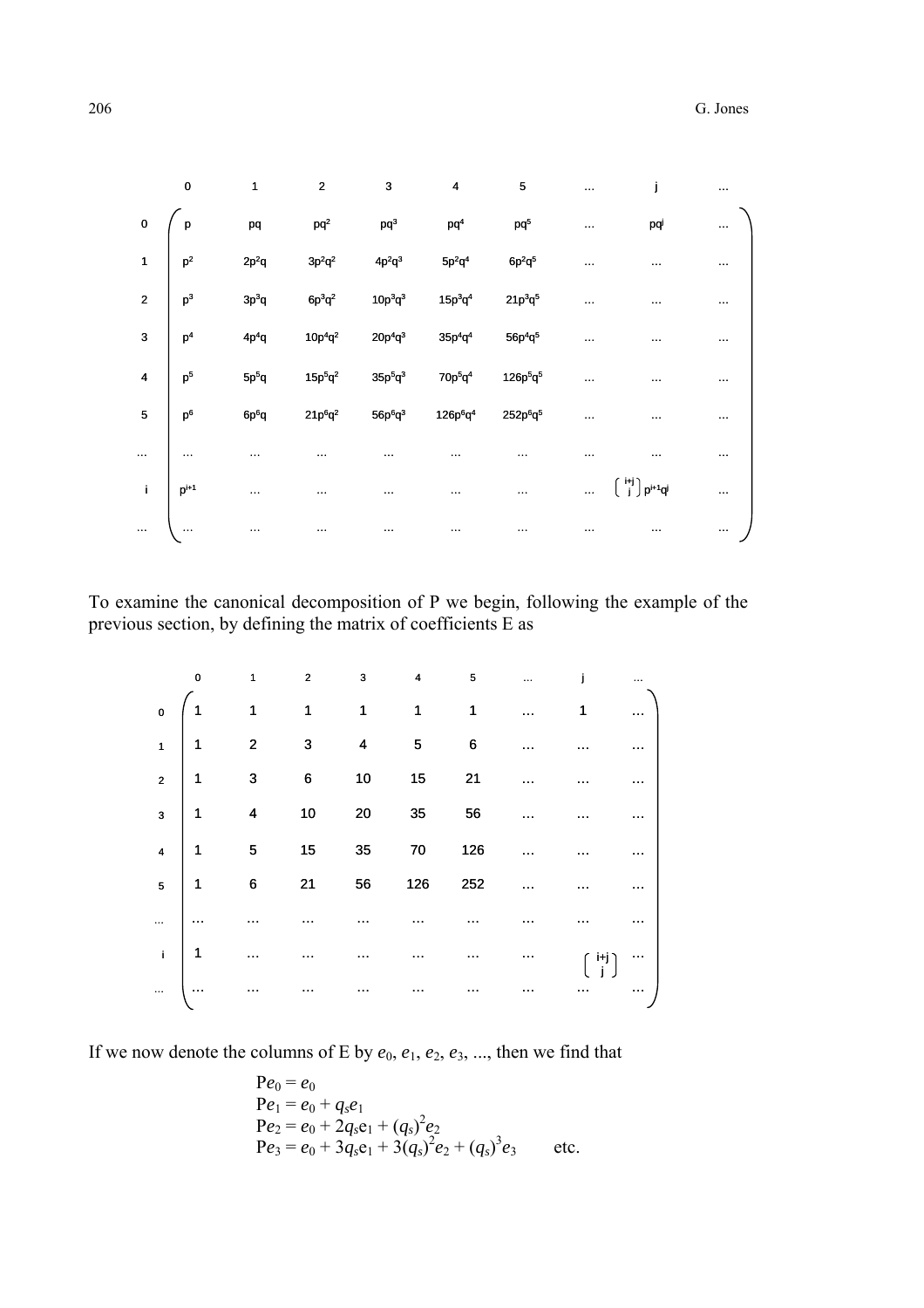so the right-eigenvectors of P are given by

$$
v_0 = e_0
$$
  
\n
$$
v_1 = e_0 - p_s e_1
$$
  
\n
$$
v_2 = e_0 - 2p_s e_1 + (p_s)^2 e_2
$$
  
\n
$$
v_3 = e_0 - 3p_s e_1 + 3(p_s)^2 e_2 - (p_s)^3 e_3
$$
 etc.

and the eigenvalues of P are 1,  $q_s$ ,  $(q_s)^2$ ,  $(q_s)^3$ , ...

To derive the left-eigenvectors of P, we first define P*s* to be the matrix P with *p* replaced by  $p_s$ . Now denote the rows of  $P_s$  by  $r_0$ ,  $r_1$ ,  $r_2$ ,  $r_3$ , ..., and we find that the righteigenvectors of P are given by

$$
u_0 = r_0
$$
  
\n
$$
u_1 = r_0 - r_1
$$
  
\n
$$
u_2 = r_0 - 2r_1 + r_2
$$
  
\n
$$
u_3 = r_0 - 3r_1 + 3r_2 - r_3
$$
 etc.

Again, these relationships may be easily verified. The author would be interested to see a general proof.

#### **References**

Gani J. & Jerwood D (1971) Markov chain methods in chain binomial epidemic models. *Biometrics* 27:591-604.

Greenwood M (1949). The infectiousness of measles. *Biometrika* 36:1-8.

- Jones G, Lai C. D. & Rayner J. C. W (2000). Some results for a chain binomial model. *Math. Scientist* 25:94-99.
- Jones G. & Lai C. D (2002). Some parametric chain models. *Math. Scientist* 27:117- 125.